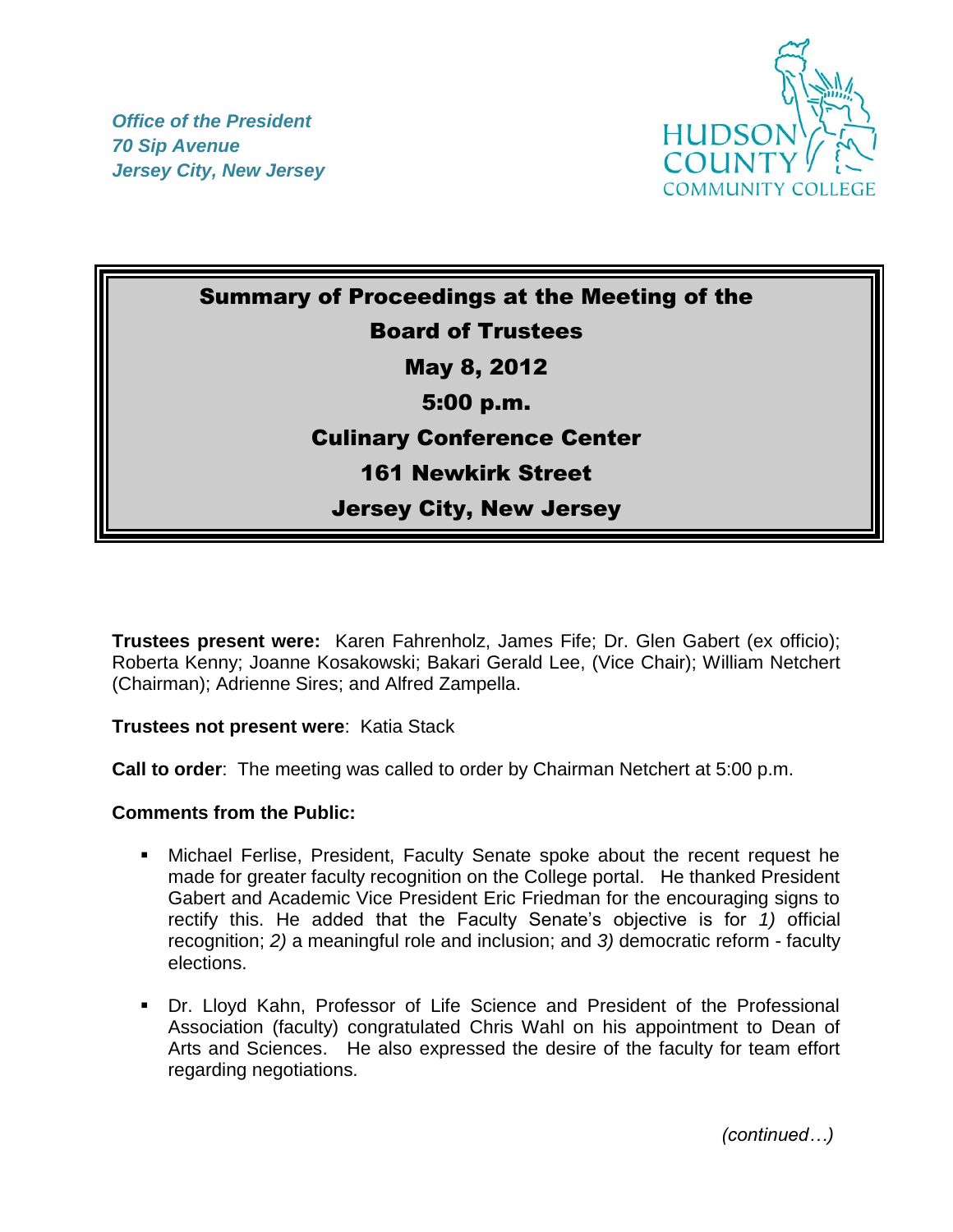## **Awards, Recognitions and Special Reports:**

- 1) President Gabert reported on the following items.
	- Details about the Commencement program scheduled for Wednesday, May 23<sup>rd</sup> at NJPAC, Newark, NJ. He added that, out of the approximately 1,000 graduates, 600 are anticipated to attend the ceremony.
	- The County voted to allocate \$8M unmatched funds for the new Library/Academic building. This will allow for the construction to continue on schedule.
- 2) Trustee Bakari Lee announced that NJCCC is having its annual meeting, June 18<sup>th</sup> at the Trenton Marriott.
- 3) Trustee James Fife thanked President Gabert, Vice President Frank Mercado and Vice President John Sommer for working with the Freeholders' Board to bring the Project Labor Agreement issue to closure.

The trustees **approved the minutes** of the Regular Meeting of April 10, 2012.

The following actions were taken concerning **fiscal, administrative, lease and capital recommendations** brought forward by the Administration:

- The purchase of 10 vascular system models from Ward's Natural Science of Rochester, New York was approved at a cost not to exceed \$40,150.00
- The resolution authorizing the award to Paper Mart Inc. of East Hanover, New Jersey to supply paper for the Copy Center/Mailroom at a cost not to exceed \$30,000.00 was approved.
- The award of media services for billboard advertisement for FY 12-13 was awarded to CBS Outdoor Inc. of Fairfield, New Jersey at a total cost of \$123,000.00.
- The purchase of 1 blast chiller for the Culinary Arts Institute was awarded to Kitchen Restaurant Supply of Mobile, Alabama, at a total cost of \$22,397.00.
- The award of consultant services for Development of Environmental Studies Associate Degree Program was awarded to Ashwani Vasishth of Cedar Grove, New Jersey at a cost not to exceed \$7,500.00.